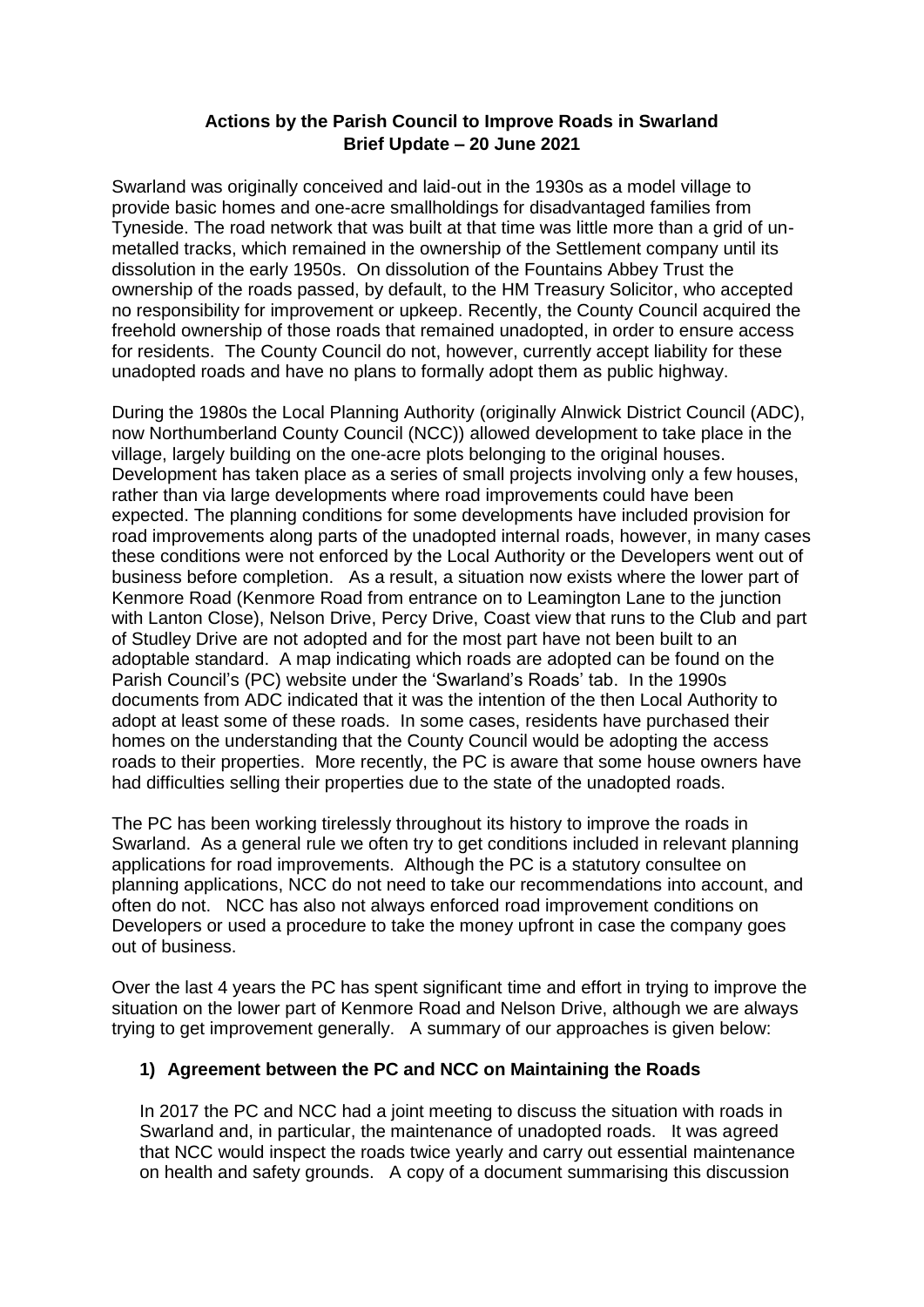can be found on the PC website under the 'Swarland's Roads' tab. This year as a result of a Freedom on Information request (FOI) by a resident, it has become apparent that NCC has reduced its inspection schedule to once a year but has continue to fill in large potholes when such issues are brought to their attention.

## **2) Follow-up on NCC's 1990s Commitment to Improve the Roads**

Using documents the PC obtained from local residents and the NCC archive, there is clear evidence that the Local Highway and Local Planning Authorities in the 1990s had an intention to adopt the newly made-up roads including Nelson Drive and the lower section of Kenmore Road. One letter made it clear that the Kenmore Road section was already ready for adoption and that the County Council was pro-actively overseeing the road works on Nelson Drive, to ensure their completion to an adoptable standard. We wrote to NCC in June 2019 asking it to follow-up on its commitment, but it replied rejecting our request, citing the current unadoptable standards of the road. Following this the PC took preliminary legal advice on the matter and was advised that we did not have a strong case for legal action to force the work to be carried out. As stated in NCC's reply, NCC is not prepared to spend the money to bring the roads up to adoptable standard. More importantly, they do not accept the commitments made by previous administrations either to the PC or individual residents. In essence, as NCC own the roads they agree to deal with major issues (e.g. a big pothole that might cause injury), but will not carryout work to improve the situation and accept only a very limited liability for health and safety.

## **3) Pursuing Planning Conditions for Road Improvements**

Recently, the PC has tried to force NCC to enforce a road improvement planning condition on an ongoing development. The planning approval had been in place for a number of years and originally included making part of Kenmore Road up to adoptable standards. We were informed that the condition was no longer enforceable, despite the fact that it had been part of the original planning conditions some years previously.

# **4) Road Improvements by Developers**

Over the last 3 or 4 years the PC has asked developers to make improvements to the village as part of their planning conditions. For example, we were successful in asking Cussins to extend the pavement from the Park entrance on The Avenue to Old Park Road as part of the Rosetta Garden's development. For developments on the eastern side of the village NCC have not supported requests to contribute to improvements on lower Kenmore Road for a number of planning applications. We will continue to apply this strategy for future developments, but our recommendations are only advisory and usually not supported by NCC.

### **5) Priorities for Local Transport Plan**

Each year the PC is asked for 3 priorities to be included in the local transport plan. For the last couple of years, we have put forward improvements to the lower part of Kenmore Road, but in all cases this has not been supported by NCC. The response we received from NCC is along similar lines to that in part 2: as the road is not adopted we are not prepared to make a contribution from public funds